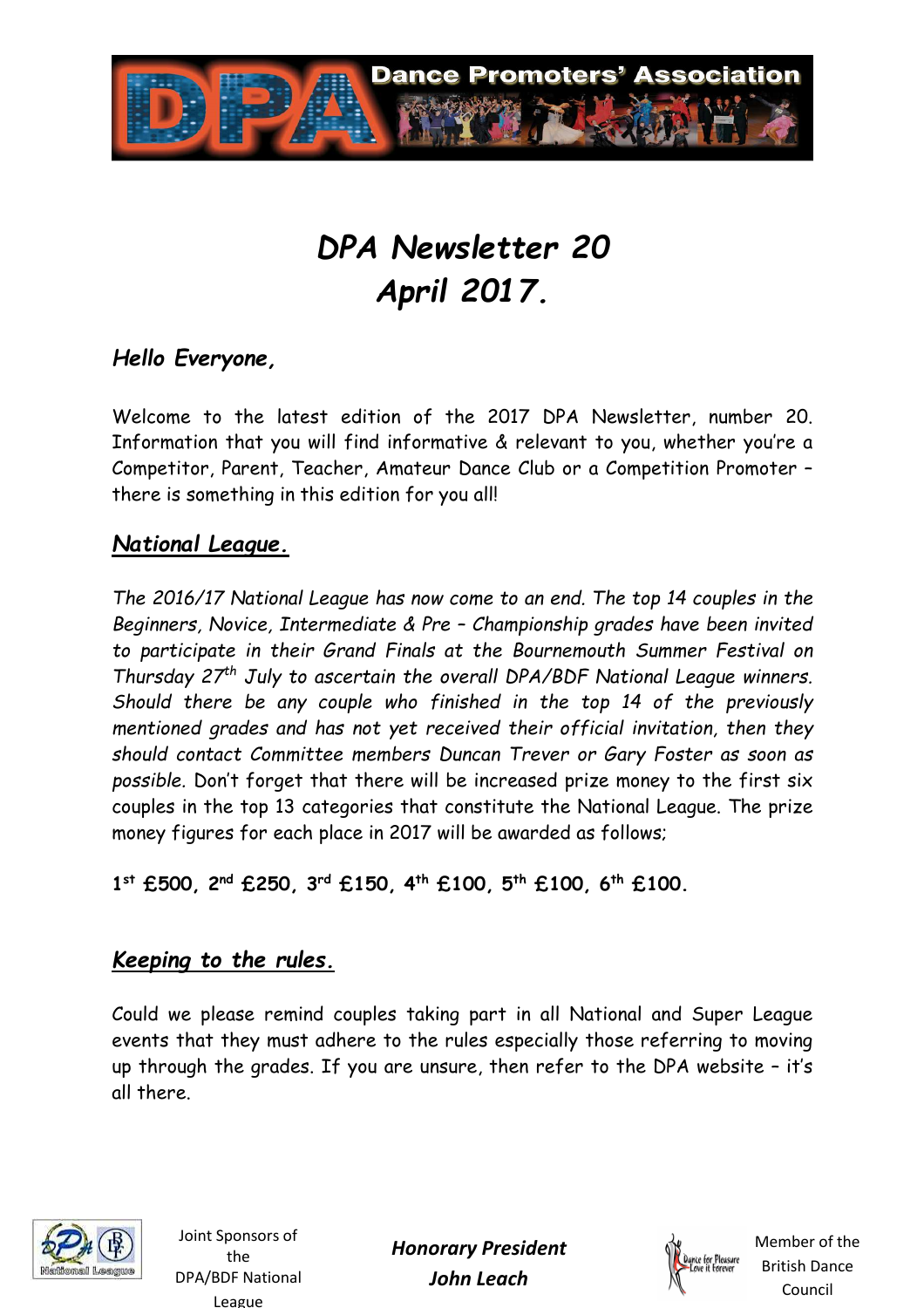

# *Point structure for National and Super League will be as follows;*

# *Major Events – (United Kingdom Closed, British Nationals, Star & European)*

| <b>PLACE</b>        | <b>POINTS</b> |  |
|---------------------|---------------|--|
| 1ST                 | 26            |  |
| 2ND                 | 24            |  |
| 3RD                 | 22            |  |
| 4TH                 | 20            |  |
| 5TH                 | 18            |  |
| 6TH                 | 16            |  |
| Semi Final          | 12            |  |
| $\frac{1}{4}$ Final | 10            |  |
| Previous Round      | 8             |  |
| Previous Round      | 6             |  |

# *Super League Events ;*

| <b>PLACE</b>          | <b>POINTS</b> |
|-----------------------|---------------|
| 1ST                   | 18            |
| 2ND                   | 17            |
| 3RD                   | 16            |
| 4TH                   | 15            |
| 5TH                   | 14            |
| 6TH                   | 13            |
| Semi Final            | 11            |
| $rac{1}{4}$ Final     | 10            |
| Previous Round        | 8             |
| <b>Previous Round</b> | 6             |



Joint Sponsors of the DPA/BDF National League

*Honorary President John Leach* 

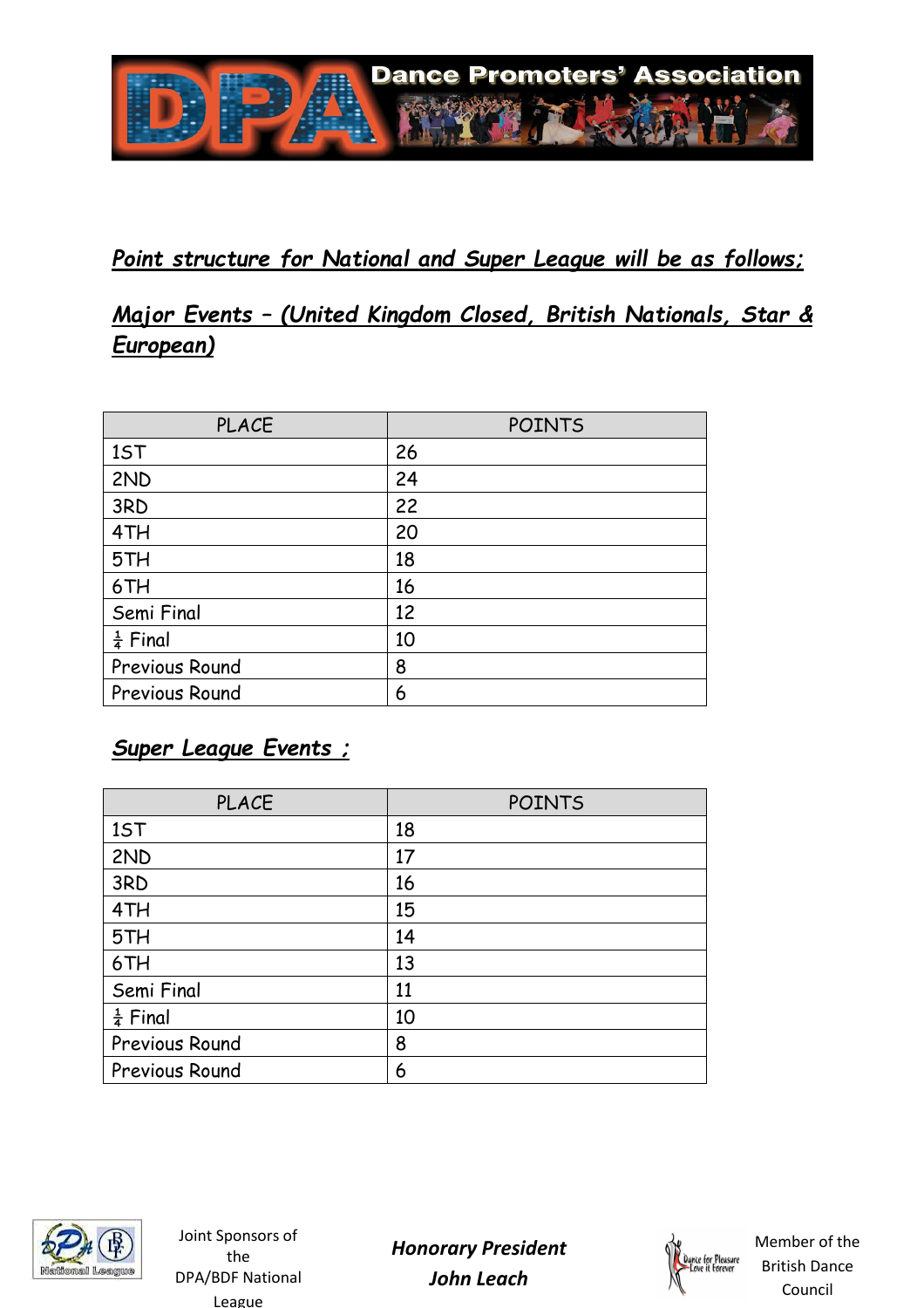

# *National League Events ;*

The point structure has not changed for these events.

# *Advertising of all League Points*

All promoters must inform the DPA of their intention to run any league point events and advertise the necessary competition in all required media outlets.

#### *League Events – some explanations*

Please note that National League points will only be awarded to the following age groups and levels – U/35 and O/35 Beginner/Novice/Intermediate/Pre Champ. No other age categories at these levels will carry points - Promoters, please be aware for your forthcoming competition programmes & would all competitors please take notice. Any DPA member wishing to add a Super League event to their programme then please download the application form from the website, duly complete, sign and forward to Committee Member David Douglass with the appropriate fee.

# *WDC/Amateur League European Championships – Easter Saturday and Easter Sunday 15th & 16th April 2017.*

Only a couple of weeks until the eagerly awaited European Championships at the fabulous Empress Ballroom, Winter Gardens Blackpool. The DPA are extremely proud to present in association with the Blackpool Entertainment Company Limited the 2017 presentation of the WDC Amateur League Open European Championships. All entries are now closed for this wonderful weekend of dance. For your tickets & seating please apply to TICKETMASTER. As in previous years a limited number of Front Row seating will once again be available for both days. These premium seats are priced at £43pp and are obtainable from DPA treasurer, Jackie Conway. Due to the recent high demand for these front row seats, it is advised to submit your ticket application for these seats to



Joint Sponsors of the DPA/BDF National League

*Honorary President John Leach* 

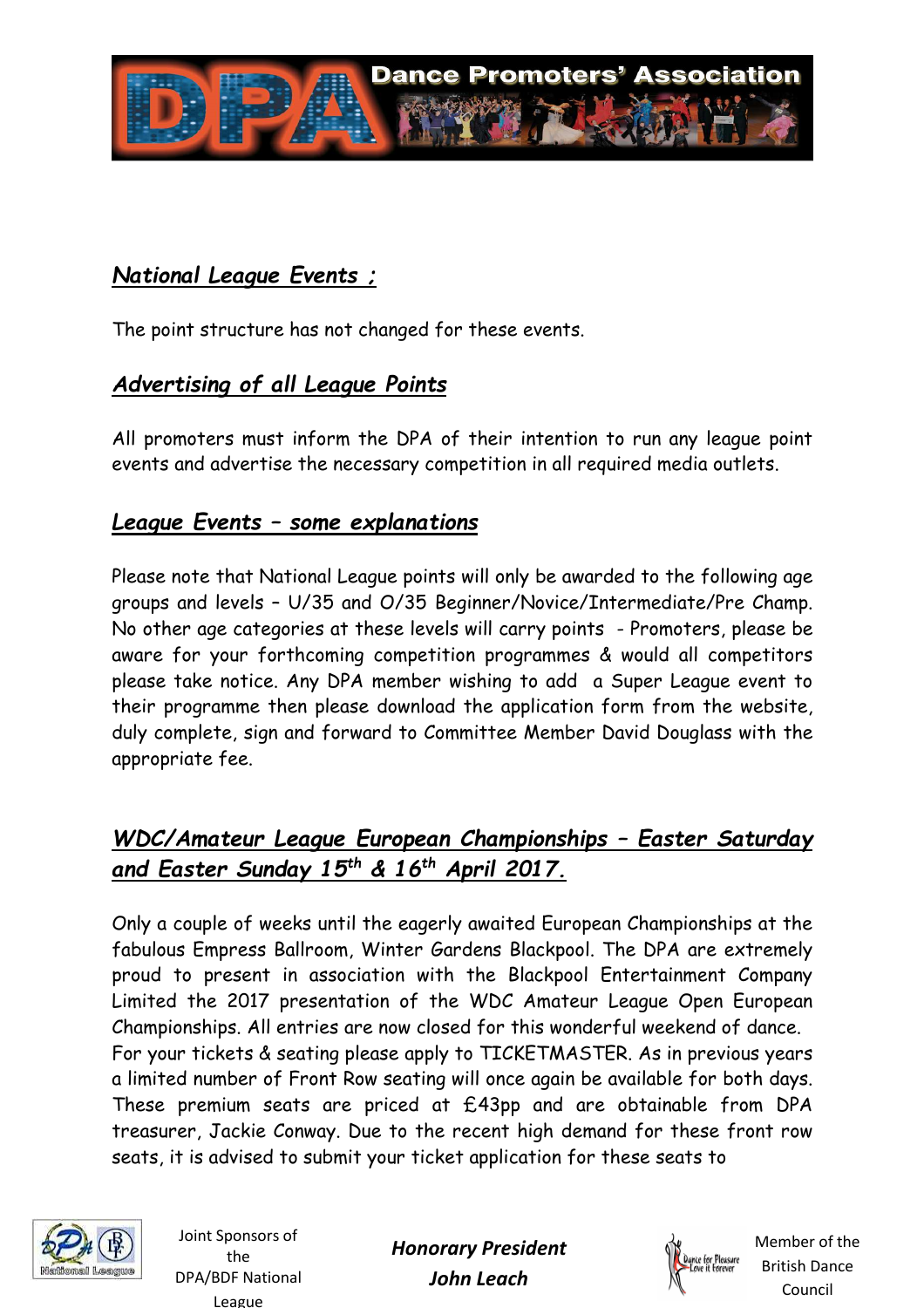

Jackie Conway as soon as possible to avoid any potential disappointment. Black tie/Dinner Suit is preferred for all front row seating spectators on both evenings.

Any couples who will be participating in the WDC European Professional Championship (Latin American division) & are also entering the DPA Open to the World Professional Grand Prix events, may we let you know that your 1<sup>st</sup> round in Blackpool will not take place until 5pm, in order to allow you plenty of time to arrive from the airport. The first round times are listed below for everyone to note.

**Please arrive in good time & collect your number promptly as we will not be able to wait for you on the day.**



Joint Sponsors of the DPA/BDF National League

*Honorary President John Leach* 

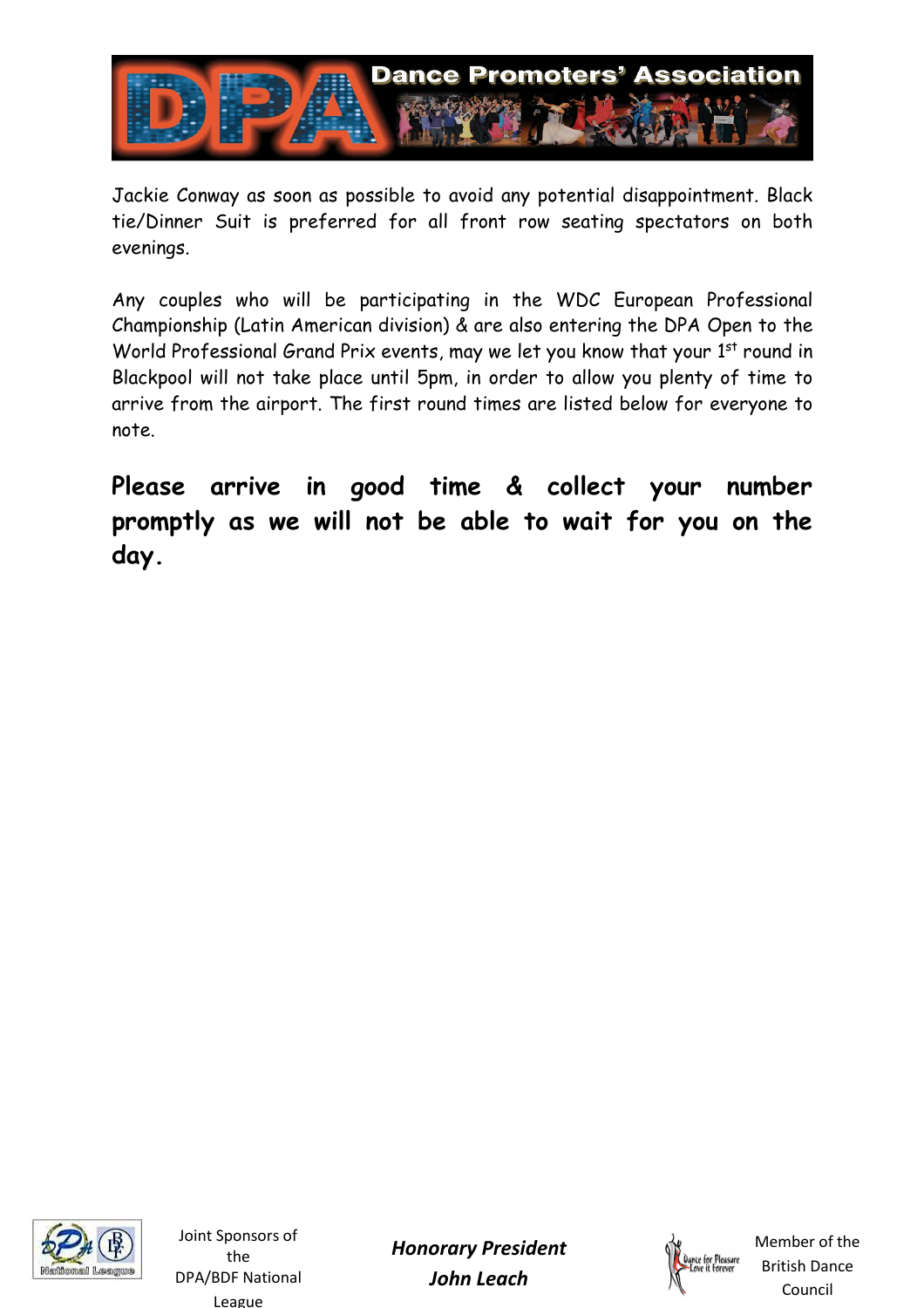

| Dance Promoters Association            |                     |                                                                                                                            |  |
|----------------------------------------|---------------------|----------------------------------------------------------------------------------------------------------------------------|--|
| <b>Blackpool Entertainments Co Ltd</b> |                     |                                                                                                                            |  |
|                                        |                     | First Round Times WDC AL European Championships Saturday 15th April 2017                                                   |  |
|                                        | Round               | <b>Event Title</b>                                                                                                         |  |
| .30am                                  | Doors Open          |                                                                                                                            |  |
| .30am                                  | <b>First Round</b>  | SA08 WDC AL European Senior 2 [45 Years and Over ] Ballroom Championship WTFQ Vw Semi & Final                              |  |
| .54am                                  | <b>First Round</b>  | SA05 WDC AL European Under 21s Youth [16 Years - 20 Years ] Latin American Championship CSRP Jive Semi & Final             |  |
| 0.18am                                 |                     | First Round SA09 WDC AL European Senior 3 [55 Years and Over ] Ballroom Championship WTFQ Vw Semi & Final                  |  |
| 0.34am                                 |                     | First Round SA03 WDC AL European Junior [12 Years - 15 Years ] Ballroom Championship WTFQ Vw Semi & Final                  |  |
| 1.14am                                 |                     | First Round SA01 WDC AL European Juvenile [Under 12 Years ] Latin American Championship CSRJ                               |  |
| .30pm                                  | <b>First Round</b>  | SA06 WDA AL European Amateur Latin American Championship CSRP Jive Semi & Final                                            |  |
| .58pm                                  | <b>First Round</b>  | SA07 WDC AL European Senior 1 [35 Years and Over ] Ballroom Championship WTFQ Vw Semi & Final                              |  |
| .38pm                                  | <b>First Round</b>  | SA02 WDC AL European Under 14s [12 Years - 13 Years ] Ballroom Championship WTFQ                                           |  |
| .02pm                                  | <b>First Round</b>  | SA11 WDC AL European Over 35s Pre Amateur [35 Years and Over ] Ballroom Championship WTFQ                                  |  |
| .18 <sub>pm</sub>                      | <b>First Round</b>  | SA04 WDC AL European Under 19s Youth [16 Years   18 Years ] Latin American Championship CSRP Jive Semi & Final             |  |
| 5.00pm                                 | <b>First Round</b>  | SA10 WDC AL European Under 35s Pre Amateur [16 Years - 34 Years ] Latin American Championship CSRJ                         |  |
| 5.52pm                                 | <b>First Round</b>  | SA06a WDC AL European Over 30s Ballroom Championship WTFQ Vw Semi & Final                                                  |  |
| 3.02pm                                 | Parade              | Parade of all couples                                                                                                      |  |
| ).02pm                                 | <b>First Round</b>  | SA12 DPA Open to the World Professional Ballroom Grand Prix WTFQ Vw Semi & Final                                           |  |
| 1.12 <sub>pm</sub>                     |                     | The Queen                                                                                                                  |  |
|                                        |                     |                                                                                                                            |  |
|                                        |                     |                                                                                                                            |  |
|                                        |                     |                                                                                                                            |  |
|                                        |                     |                                                                                                                            |  |
|                                        |                     | First Round Times WDC AL European Championships Sunday 16th April 2017                                                     |  |
| 3.30am                                 |                     | <b>Formation Team Practice</b>                                                                                             |  |
| .30am                                  | Doors Open          |                                                                                                                            |  |
| 0.20am                                 | <b>First Round</b>  | SU08 WDC AL European Senior 2 [45 Years and Over ] Latin American Championship CSRP Jive Semi & Final                      |  |
| 0.36am                                 | <b>First Round</b>  | SU05 WDC AL European Under 21s Youth [16 Years - 20 Years ] Ballroom Championship WTFQ Vw Semi & Final                     |  |
| 1.00am                                 | <b>First Round</b>  | [SU10 WDC AL European Over 35s Pre Amateur [35 Years and Over ] Latin American Championship CSRJ                           |  |
| 1.08 <sub>am</sub>                     | <b>First Round</b>  | SU01 WDC AL European Juvenile [Under 12years ] Ballroom Championship WTFQ                                                  |  |
|                                        |                     | 1.40am  First Round  SU07 WDC AL European Senior 1 [35 Years and Over ] Latin American Championship CSRP Jive Semi & Final |  |
|                                        | 2.12pm  First Round | SU02 WDC AL European Under 14s [12 Years - 13 Years ] Latin American Championship CSRP                                     |  |
| L.32pm                                 | <b>First Round</b>  | SU06 WDC AL European Amateur Ballroom Championship WTFQ Vw Semi & Final                                                    |  |
| 2.28pm                                 | <b>First Round</b>  | [SU03 WDC AL European Junior [12 Years - 15 Years ] Latin American Championship CSRP Jive Semi & Final                     |  |
| 3.08pm                                 | <b>First Round</b>  | SU04 WDC AL European Under 19s Youth [16 Years - 18 Years ] Ballroom Championship WTFQ Vw Semi & Final                     |  |
| 5.00 <sub>pm</sub>                     |                     | First Round SU11 DPA Open to the World Professional Latin American Grand Prix CSRP Jive Semi & Final                       |  |

# www.dpaonline.co.uk

First Round SU09 WDC AL European Under 35s Pre Amateur [16 Years - 34 Years] Ballroom Championship WTFQ

SU06a WDC AL European Over 30s Latin American Championship CSRP Jive Semi & Final

First Round SU12 DPA Open to the World Over 40s [40 years and Over ] Professional Ballroom Grand Prix WTFQ Vw Semi & Final



þз 4 4

5.16pm

 $5.50<sub>pm</sub>$ 

6.06pm

6.52pm

8.12pm

8.32pm

11.12pm

**First Round** 

Parade

First Round WDC AL European Formation Championship

Demonstration Winning Formation Team

Parade of Couples

The Queen

Joint Sponsors of the DPA/BDF National League

*Honorary President John Leach* 

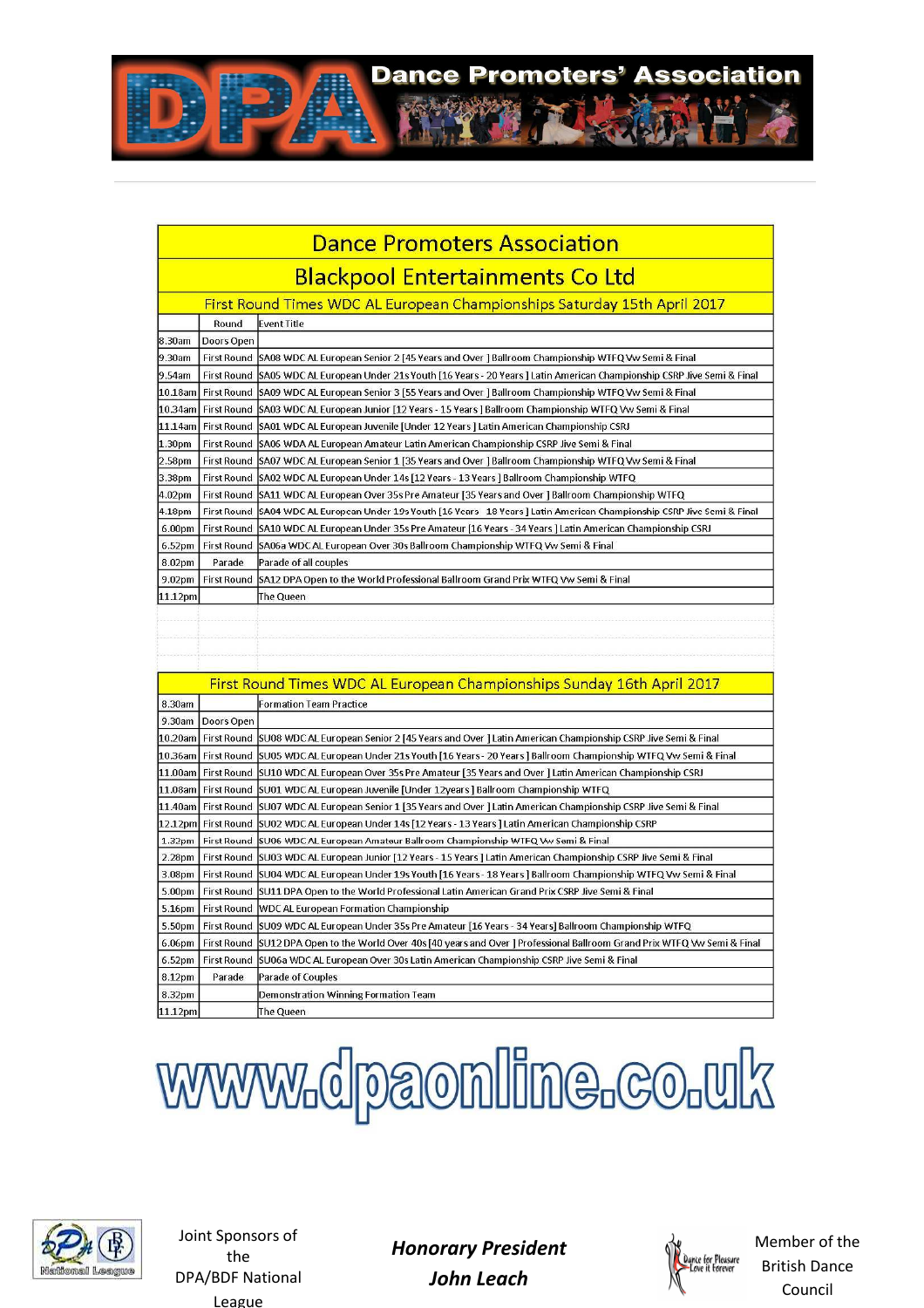

## *Bournemouth Summer Festival 2017.*

Entries for this wonderful 4 day festival are now being taken online. The festival runs from Thursday 27<sup>th</sup> July until Sunday 30th July. This year's presentation promises to be another un missable dance festival! NEW COMPETITIONS FOR 2017; The Bournemouth Masters All Ladies Ballroom & Latin American 4 dance events plus The Bournemouth Masters Senior 4 (both over 65's) ballroom 4 dance event. These new competitions will take place on Thursday 27th July. The Annual Festival Dinner Dance takes place on Saturday evening, 29TH July 2017. A fabulous meal, the World renowned Ross Mitchell Band & Singers plus the semi finals & grand finals of some of the festivals "Blue Riband" events. All in all quite an amazing evening. Tickets for this evening are £56 per person and are available directly from the DPA Chairman, Nigel Horrocks. May we remind you that ALL ENTRIES CLOSE ON 24<sup>TH</sup> JUNE 2017. NO LATE ENTRIES WILL BE ACCEPTED.

Plans for 2018 are also currently in hand. It is envisaged that the 2018 festival will also feature events for Pro –am, Solos and teacher/student. Watch this space for further development and information.

#### *Amateur Registration or DPA Membership.*

Anyone considering to enter the competition scene at any level may register with the DPA. Registration/Membership is FREE to all Competitors. To register, simply complete the application form & register online. Your registration/membership cards will follow shortly afterwards. If, however, you are new to promoting, then why not join us and become a member of the DPA. Annual membership is £50 per organisation. An application form is available from Committee Member Gary Foster.

# *British Dance Council.*

As a corporate member of the British Dance Council, the DPA supports the work done by the British Dance Council.



Joint Sponsors of the DPA/BDF National League

*Honorary President John Leach*